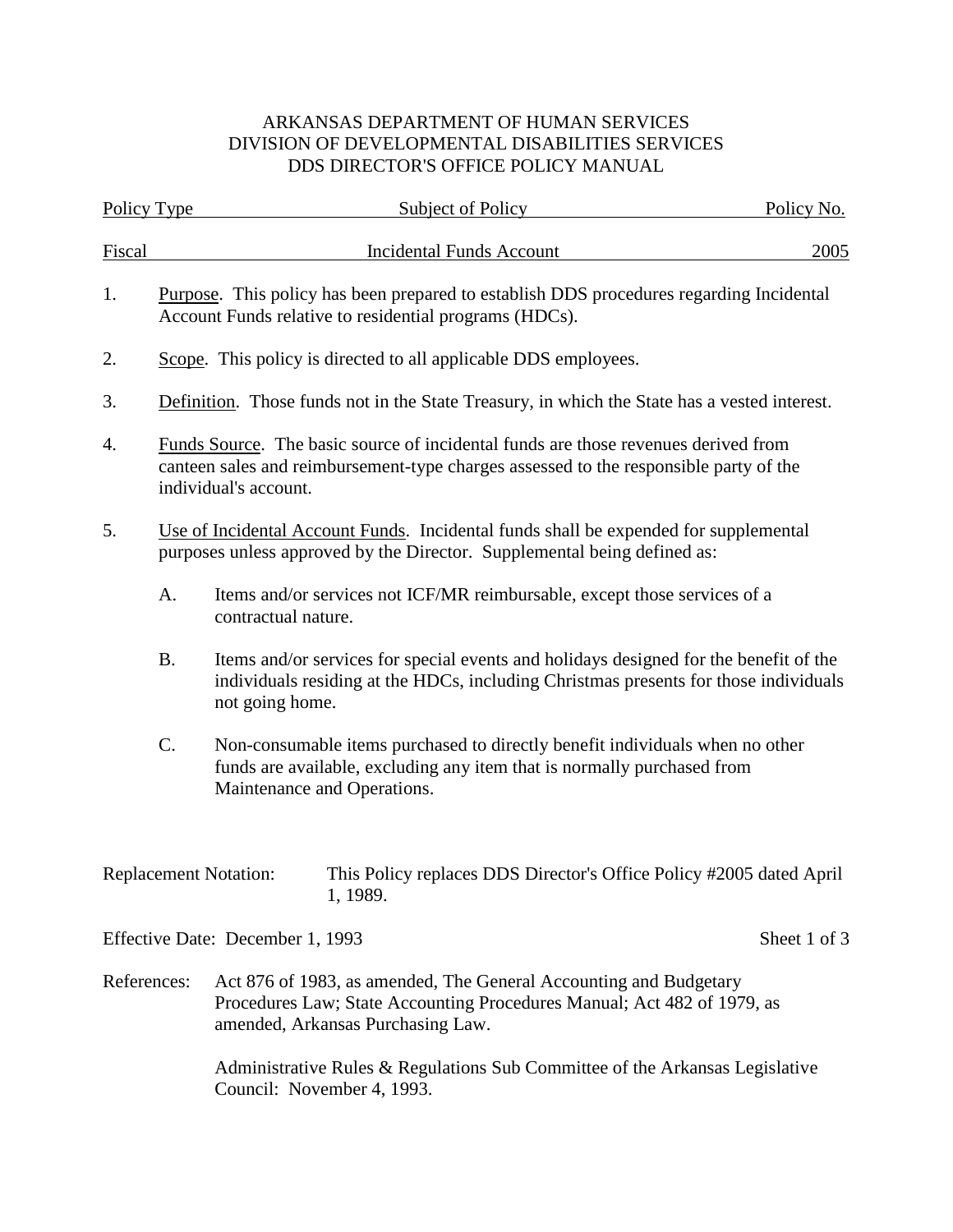## ARKANSAS DEPARTMENT OF HUMAN SERVICES DIVISION OF DEVELOPMENTAL DISABILITIES SERVICES DDS DIRECTOR'S OFFICE POLICY MANUAL

| Policy Type |                                                                                                                                                                                                                                                                                                                                                                                                                                                                                                                                        | <b>Subject of Policy</b>                                                                                                                                                                                                                                                                                         | Policy No. |  |  |
|-------------|----------------------------------------------------------------------------------------------------------------------------------------------------------------------------------------------------------------------------------------------------------------------------------------------------------------------------------------------------------------------------------------------------------------------------------------------------------------------------------------------------------------------------------------|------------------------------------------------------------------------------------------------------------------------------------------------------------------------------------------------------------------------------------------------------------------------------------------------------------------|------------|--|--|
| Fiscal      |                                                                                                                                                                                                                                                                                                                                                                                                                                                                                                                                        | <b>Incidental Funds Account</b>                                                                                                                                                                                                                                                                                  | 2005       |  |  |
| 6.          | Procedures for Incidental Funds Expenditures.                                                                                                                                                                                                                                                                                                                                                                                                                                                                                          |                                                                                                                                                                                                                                                                                                                  |            |  |  |
|             | A.                                                                                                                                                                                                                                                                                                                                                                                                                                                                                                                                     | Incidental funds will be placed in interest-bearing account(s) or other mechanisms.                                                                                                                                                                                                                              |            |  |  |
|             | <b>B.</b>                                                                                                                                                                                                                                                                                                                                                                                                                                                                                                                              | Deposits made at the facility will be keyed and a copy of the deposit slips will be<br>sent to the Division of Finance, Funds Management Section.                                                                                                                                                                |            |  |  |
|             | $C$ .                                                                                                                                                                                                                                                                                                                                                                                                                                                                                                                                  | All funds generated to include interest by each HDC to the Incidental Account shall<br>remain with that HDC. A local bank account shall be established by each HDC for<br>deposit of generated funds. It is each HDC's responsibility to maintain appropriate<br>accounting mechanisms to insure accountability. |            |  |  |
|             | D.                                                                                                                                                                                                                                                                                                                                                                                                                                                                                                                                     | Division of Finance Funds Management Section will provide monthly reports<br>showing receipts, disbursements and bank balances.                                                                                                                                                                                  |            |  |  |
|             | Ε.                                                                                                                                                                                                                                                                                                                                                                                                                                                                                                                                     | Requests for purchases and/or checks by HDC Superintendents in the amount up to<br>\$5,000.00 will need no further Agency approval. Expenditures over \$5,000.00 must<br>be approved by the DDS Director.                                                                                                        |            |  |  |
| 7.          | The procurement party assumes responsibility for following the state purchasing law and<br>accounting procedures manual and, policy and procedures relating to Incidental Funds when<br>making obligations against that fund. In addition, he/she is responsible for ensuring that<br>there are adequate sums in the subsidiary account to cover the purchase. The Division of<br>Management Services, Purchasing Section, and the Division of Finance, Funds<br>Management Section, will be available to provide advice upon request. |                                                                                                                                                                                                                                                                                                                  |            |  |  |
| 8.          |                                                                                                                                                                                                                                                                                                                                                                                                                                                                                                                                        | A request and explanation for cash will be routed to Central Office for approval.                                                                                                                                                                                                                                |            |  |  |

- Supporting documentation for the expenditures will be maintained at the HDC.
- 9. Procedures for Incidental Account and Monitoring.

Incidental funds by their nature encompass several unique activities. General criteria shall be established, with the unique characteristics for each discussed separately. As state funds, incidentals are tied to regulations governing purchases. Requisitions, purchase orders, and receiving reports must be prepared for the majority of transactions. There are, however, exceptions to preparations of these documents as follows:

Effective Date: December 1, 1993 Sheet 2 of 3